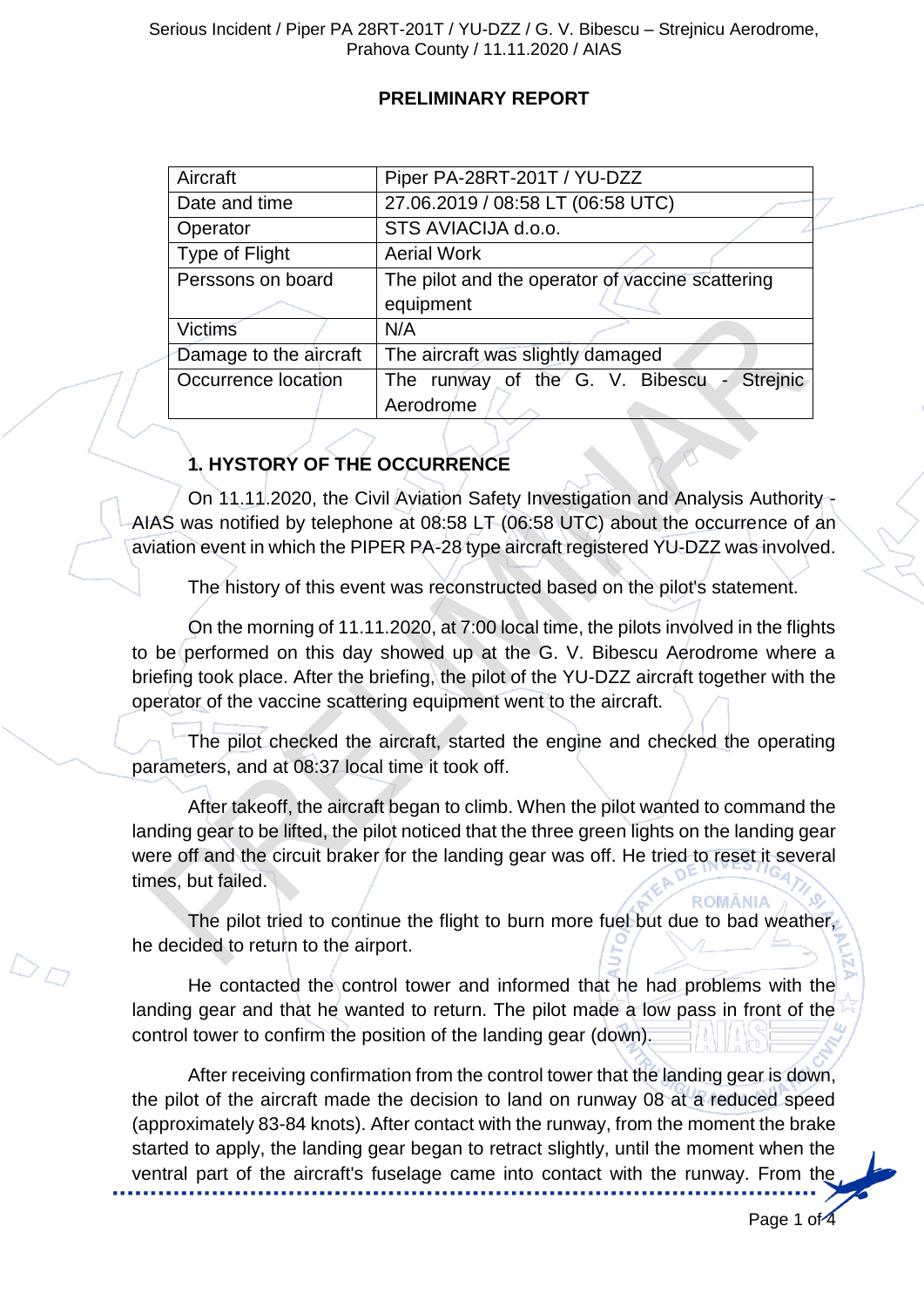Serious Incident / Piper PA 28RT-201T / YU-DZZ / G. V. Bibescu – Strejnicu Aerodrome, Prahova County / 11.11.2020 / AIAS

moment the fuselage came into contact with the runway, the aircraft rolled for about 250 m and then stopped at the end of the runway.

After the aircraft came into rest position, the pilot of the aircraft stopped the engine.

The flight duration was 21 minutes.

DO

This occurrence was recorded by the surveillance cameras of the runway.



Fig. 1 – The aircraft in its final position



Fig. 2 – The trajectory of the aircraft after the fuselage contacted the runway

Page 2 of 4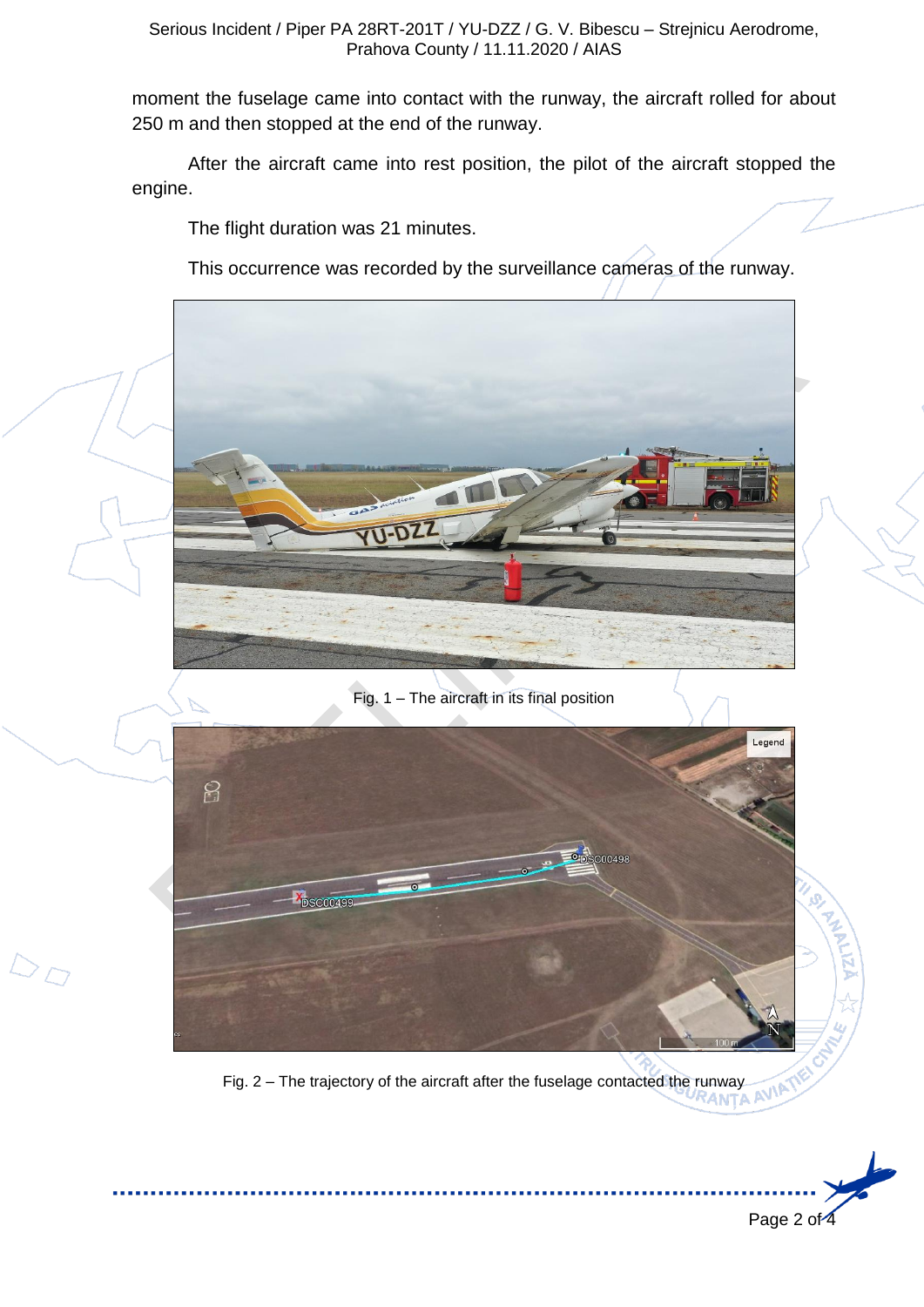### **2. ADDITIONAL INFORMATION**

#### **2.1 Pilot data**

| Pilot               | Female, 25 years old                                   |
|---------------------|--------------------------------------------------------|
| Licence             | PL.FCLCPL(A) within the validity period                |
| Medical certificate | Clasa 1/2/LAPL within the validity period              |
| Flight experience   | Total 679:35 hours, from which 65 hours on Piper PA-28 |

# **2.2 Aircraft data**

| Aircraft manufacturer and type            | PIPER AIRCRAFT INC / PA 28RT-201T |
|-------------------------------------------|-----------------------------------|
| Serial number and year of                 | 28R-7931159                       |
| manufacture                               |                                   |
| State and registration mark               | Serbian Republic - YU-DZZ         |
| Owner                                     | GAS AVIATION d.o.o.               |
| Operator                                  | STS AVIACIJA d.o.o.               |
| <b>Aircraft Airworthnines Certificate</b> | Within the validity period        |
|                                           |                                   |

According to the documents on board, the aircraft was modified in 2015 by installing a system for spreading vaccine baits, which is used in rabies vaccination campaigns.

The draft modification of the aircraft was prepared by an EASA approved design organization. This project contains minor modifications to the aircraft so that it can perform vaccine bait spreading missions. According to the project, after the implementation of the minor changes, the configuration of the aircraft should have been as follows:

- the last row of seats removed;

- the vaccine scattering system installed in the rear luggage compartment;

- the operator of the equipment seated in the right hand front seat, which is installed rotated backwards, the operator is oriented in the opposite direction to the **ROMÂNIA** direction of flight. He must use seat belts.

The investigation commission found at the scene the following changes to the aircraft:

- the last row of seats removed;

- the right-hand pilot seat removed, the vaccine bait boxes being stored in its place;

- the vaccine scattering system installed in the luggage compartment from behind;

- the operator of the system sits on the floor behind the pilot, not using a seat belt system.